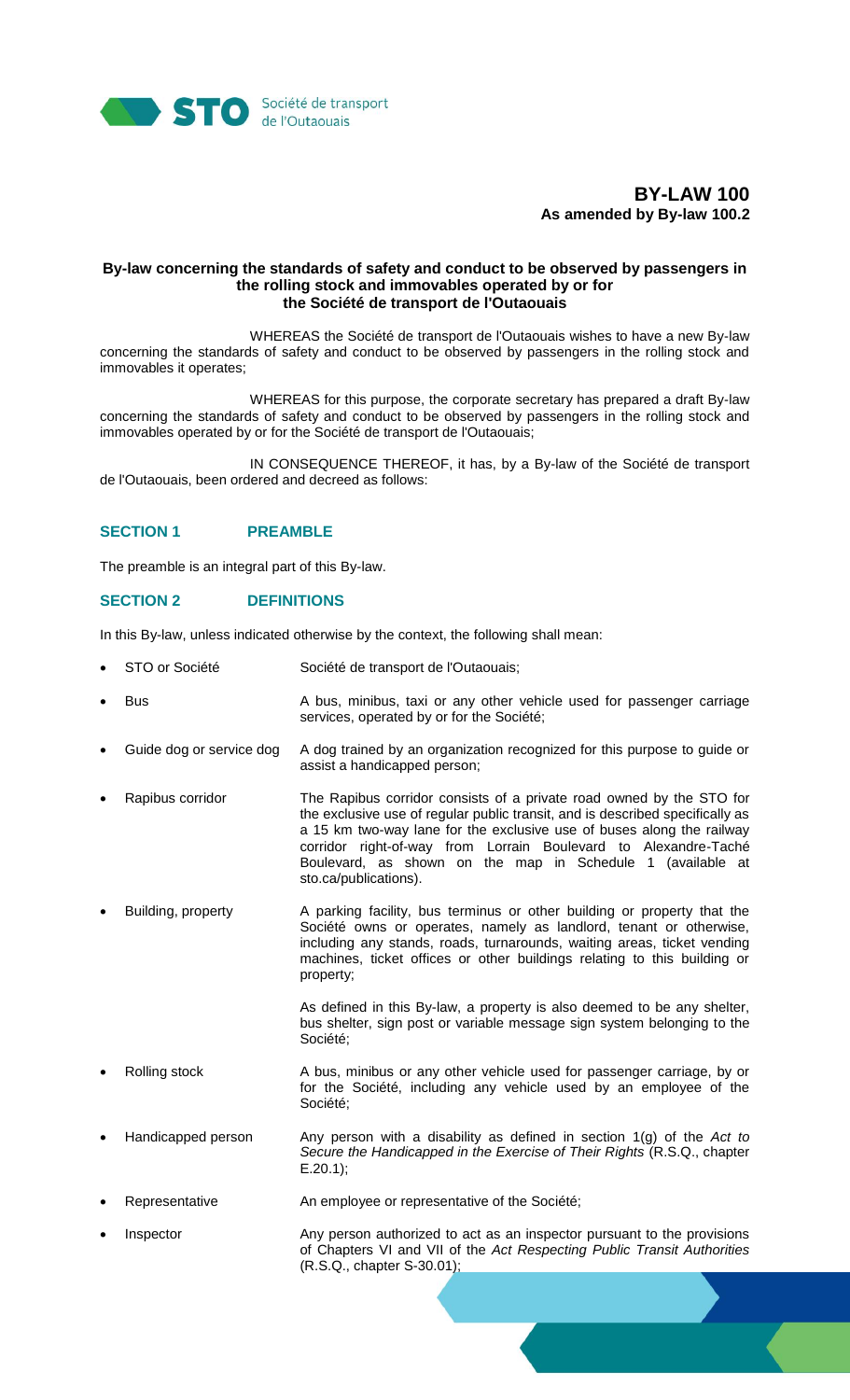|           | Fare              | The price determined by a resolution of the Board of Directors that riders<br>shall pay in order to use a vehicle of the Société to travel within the<br>public transit system;                                                                                    |
|-----------|-------------------|--------------------------------------------------------------------------------------------------------------------------------------------------------------------------------------------------------------------------------------------------------------------|
|           | Pass              | A smart card, bus ticket, transfer or any other type of pass that may be<br>issued by the Société against payment of the prescribed fare, or any<br>other pass recognized by the Société that is valid and issued by an<br>agency or authority empowered to do so; |
|           | Rider             | A person using the services offered by or for the Société;                                                                                                                                                                                                         |
| $\bullet$ | Paratransit rider | A person who qualifies for the paratransit services offered by the Société<br>subsequent to a decision by the eligibility committee according to the<br>conditions set out in the Paratransit Eligibility Policy from the Quebec<br>Ministry of Transport;         |
| $\bullet$ | Peak hours        | Period between 6 a.m. and 9 a.m. and between 3 p.m. and 6 p.m. from<br>Monday to Friday in the direction of heavy traffic, except on statutory                                                                                                                     |

# **SECTION 3 APPLICATION**

This By-law applies to all persons on the rolling stock and all property operated by or for the Société.

#### **SECTION 4 GENERAL PROVISIONS**

holidays.

- 4.1 Subject to the Act and its Regulations, all persons have the right to use the Société's public transit system in safe conditions.
- 4.2 All persons on buses or property belonging to the Société shall comply with directions or instructions posted by the Société, instructions given by a representative, and, in general, comply with this By-law.

# **SECTION 5 HANDLING OF ROLLING STOCK**

Only employees of the Société, or persons authorized by the Société, are permitted to drive or handle the Société's rolling stock or any mechanism or equipment attached to this rolling stock or that is part of the Société's facilities, except for devices installed for the use of riders.

# **SECTION 6 OBJECTS FOUND ON BUSES OR STO PROPERTY**

Any objects found on a bus of the Société shall be given to the driver. Any objects found in a bus shelter or on property of the Société shall be given to a representative of the Société or brought directly to the Société's administration offices.

#### **SECTION 7 MOVING TO THE BACK OF THE BUS**

All riders on a bus shall move to the back in order to respect the safety zone identified by a line at the front of each vehicle and to make space to allow other riders to board.

#### **SECTION 8 GETTING ON AND OFF THE BUS**

All riders shall get on the bus using the front door, unless instructed otherwise.

Whenever possible, riders shall use the rear door for getting off the bus.

# **SECTION 9 COURTESY SEAT**

Riders on board buses of the Société who are seated in courtesy seats duly identified as such and which are reserved for persons with disabilities, senior citizens, pregnant women, persons with reduced mobility,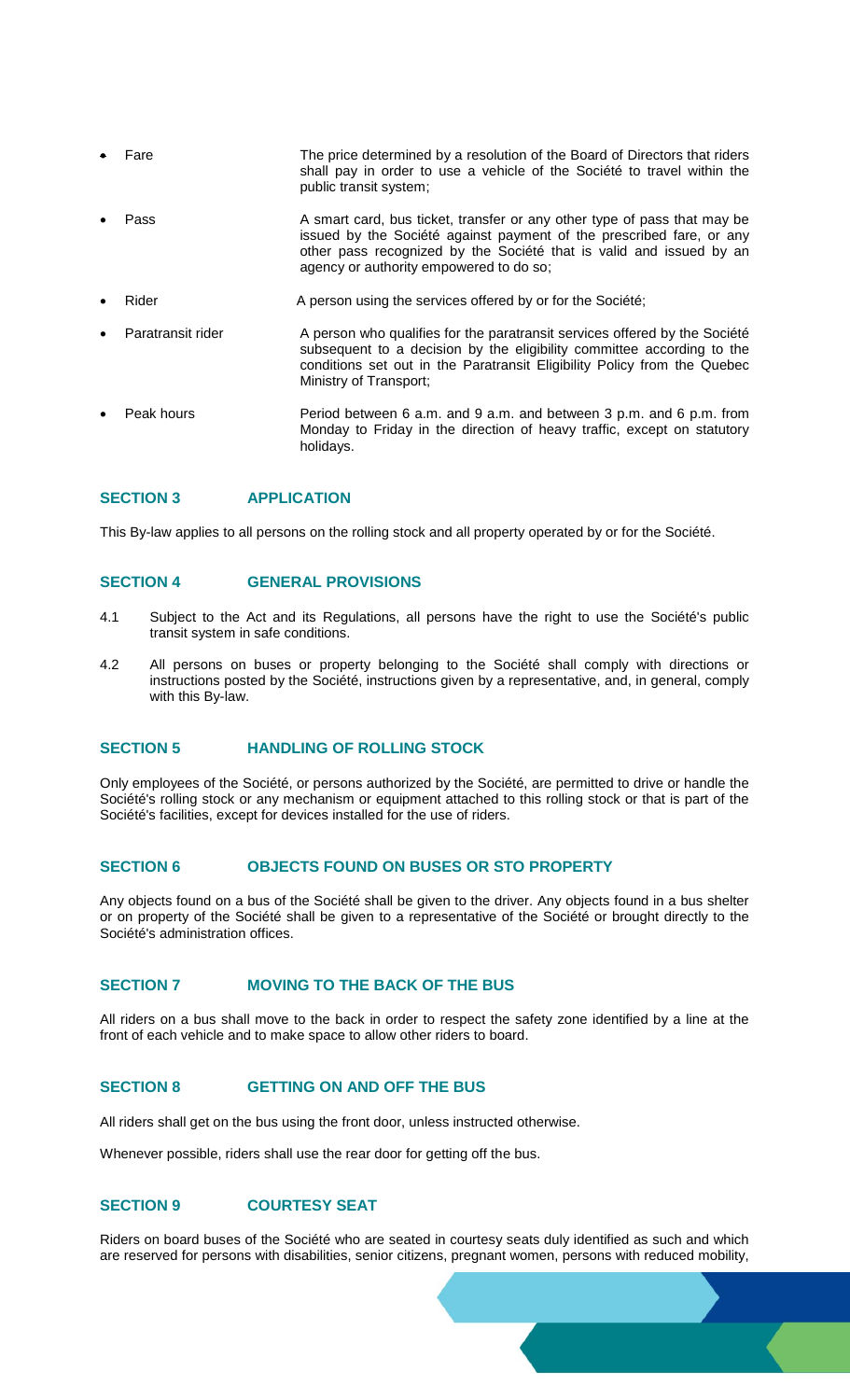persons with a "non-visible disability" sticker and riders with strollers, shall surrender their places to riders entitled to courtesy seating pursuant to the provisions of this section.

## **SECTION 10 STROLLERS**

Riders with children's strollers can use public transit at any time.

Riders must lift strollers onto the bus themselves and keep them under full control at all times.

Strollers must be placed at the locations identified by a pictogram. If there is no space identified for strollers, or if these spaces are already occupied by persons entitled to use them, a stroller can stay open with the child remaining securely fastened in it, and the rider with the stroller must be able to keep full control of the stroller and at no time hamper the safety or movement of other riders. To be permitted to remain open, strollers must comply with the maximum width determined by the STO\*\*.

If a stroller cannot be placed such that it does not hamper the safety or movement of other riders, the child must be taken out of the stroller and the stroller must be folded.

# **SECTION 11 WHEELCHAIRS**

Riders using wheelchairs or scooters on the regular system may only board buses identified by a pictogram for this purpose at stops that are similarly identified. After boarding the bus, riders must go to the designated space reserved for their use. The dimensions of wheelchairs and scooters must comply with the dimensions\*\* determined by the STO.

If riders are able to get on and off the bus unassisted, they can board any bus, even those not equipped with an access ramp. If the bus has a space reserved for wheelchairs, riders have priority to use this space.

On buses with no space reserved for wheelchairs or on which the space for this purpose is already occupied by another rider entitled to use it, riders must be able to move from their wheelchair to a seat and stow the wheelchair so that it does not hamper the safety or movement of other riders at any time.

If a wheelchair cannot be placed so that it does not hamper the safety or movement of other riders, it must be folded. Riders must keep full control of their wheelchairs at all times.

\*\* Dimensions and safety conditions available at STO.ca/accessibilité

### **SECTION 12 GOOD CITIZENSHIP**

On buses and property of the Société, no person shall:

- 12.1 Loiter, use insulting or obscene language, shout, engage in disputes or any other form of disorderly conduct, or generally disturb the peace or prejudicially affect public health and order.
- 12.2 Be bare-chested, barefoot or indecently dressed.
- 12.3 Disturb the comfort of riders by disregarding the basic standards of hygiene (dirtiness, odour, etc.).
- 12.4 Place feet on a seat in a bus or on Société property, or place on a seat any objects or substances that might cause soiling.
- 12.5 Sleep or lie on a bench, seat or floor of a bus or on any property of the Société or occupy the place of more than one person without a valid reason.
- 12.6 Fail to comply with instructions or pictograms posted by the Société.
- 12.7 Obstruct or hamper the movement of riders, in particular by standing, wearing a backpack for the duration of the trip, wandering about or loitering on a bus or building and/or property of the Société.
- 12.8 Smoke, or ignite a cigarette lighter, match or any other object emitting a flame or spark on any property or bus of the Société.
- 12.9 Except for Société representatives, play a radio or any other device that emits sound that can be heard by others on a bus or property of the Société.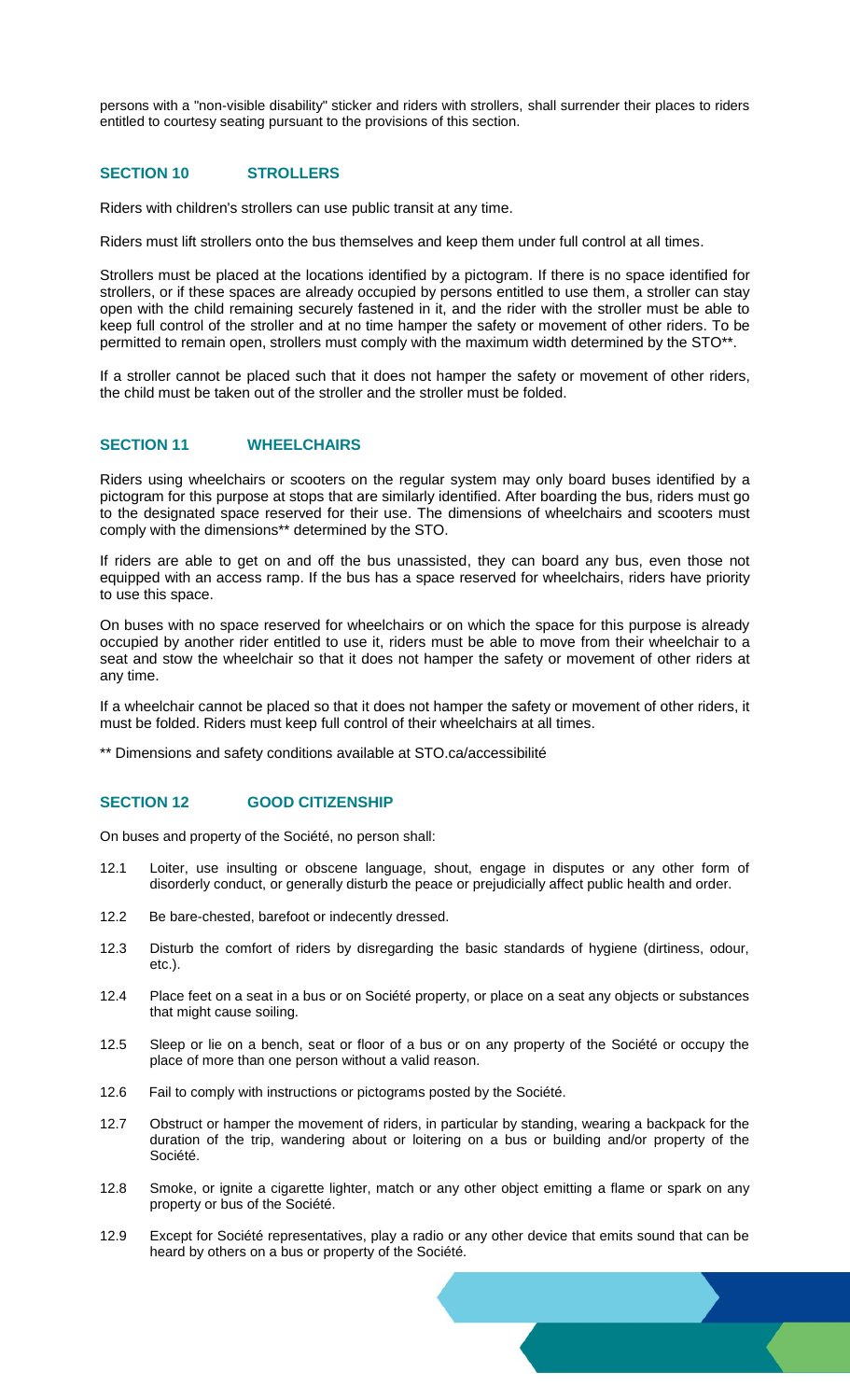- 12.10 Shout or talk very loudly so as to disturb other riders on a bus or property, namely when using cell phones.
- 12.11 Consume alcoholic beverages or any illegal substance on a bus or any building and/or property of the Société.
- 12.12 Use skates, skateboards, scooters, bicycles or any similar object on a bus or property of the Société, except in locations intended for this purpose.
- 12.13 Board a vehicle of the Société with skis, ski poles, sleds or toboggans during peak periods.
- 12.14 Transport in a vehicle any objects that are bulky or susceptible of injuring other riders unless the objects are properly packaged or attached together, carried in a safe manner and kept under control at all times by the person carrying them. Skates must be protected with skate guards. In all cases, objects may not occupy seats for riders.

For safety reasons or pursuant to enforcement of this By-law, drivers may at any time require that objects be left in their possession for the duration of the trip.

- 12.15 Play games of chance or betting games.
- 12.16 Throw or otherwise act in a way that causes an object or liquid to hit or be spilled on a person or property.
- 12.17 Use electronic cigarettes in a manner that produces vapour or smoke.

# **SECTION 13 OPERATIONS**

On buses and property of the Société, no person shall:

- 13.1 Refuse to move along when requested to do so by the bus driver, by any other representative of the Société or by a member of the police force.
- 13.2 Hold on to the exterior of a bus, or prevent or delay the closing of a bus door, or project hands or any other body part or object beyond the doors, windows or emergency exists of a bus.

Climb onto the roof of rolling stock or a building.

- 13.3 Delay or damage the work of an employee of the Société.
- 13.4 Do anything that is intended to or would delay the departure of a bus or hinder its movement.
- 13.5 Board or attempt to board a bus by the rear door without the authorization of a representative of the Société. Attempt to board or get off a bus when it is moving.
- 13.6 The Rapibus corridor is a bus-only roadway whose lanes are defined in Schedule 1 (available at sto.ca/publications).

Only STO buses used to transport people and vehicles used by Société employees are authorized to operate in the Rapibus corridor.

Nevertheless, vehicles are permitted to operate in the Rapibus corridor in order to:

- a) Provide emergency, rescue or assistance services in the event of a fire, accident, natural disaster or similar incident;
- b) Maintain, restore or build the roadway.

The use of inline skates, bicycles, unicycles, tricycles, scooters, wheelchairs or any other device or form of transportation in the Rapibus corridor is prohibited at all times.

Pedestrians are prohibited from entering the Rapibus corridor, except at the pedestrian crossings provided for this purpose.

# **SECTION 14 INTEGRITY OF PROPERTY**

On buses and property of the Société, no person shall:

14.1 Damage the property or buses of the Société, whether voluntarily or through negligence or omission.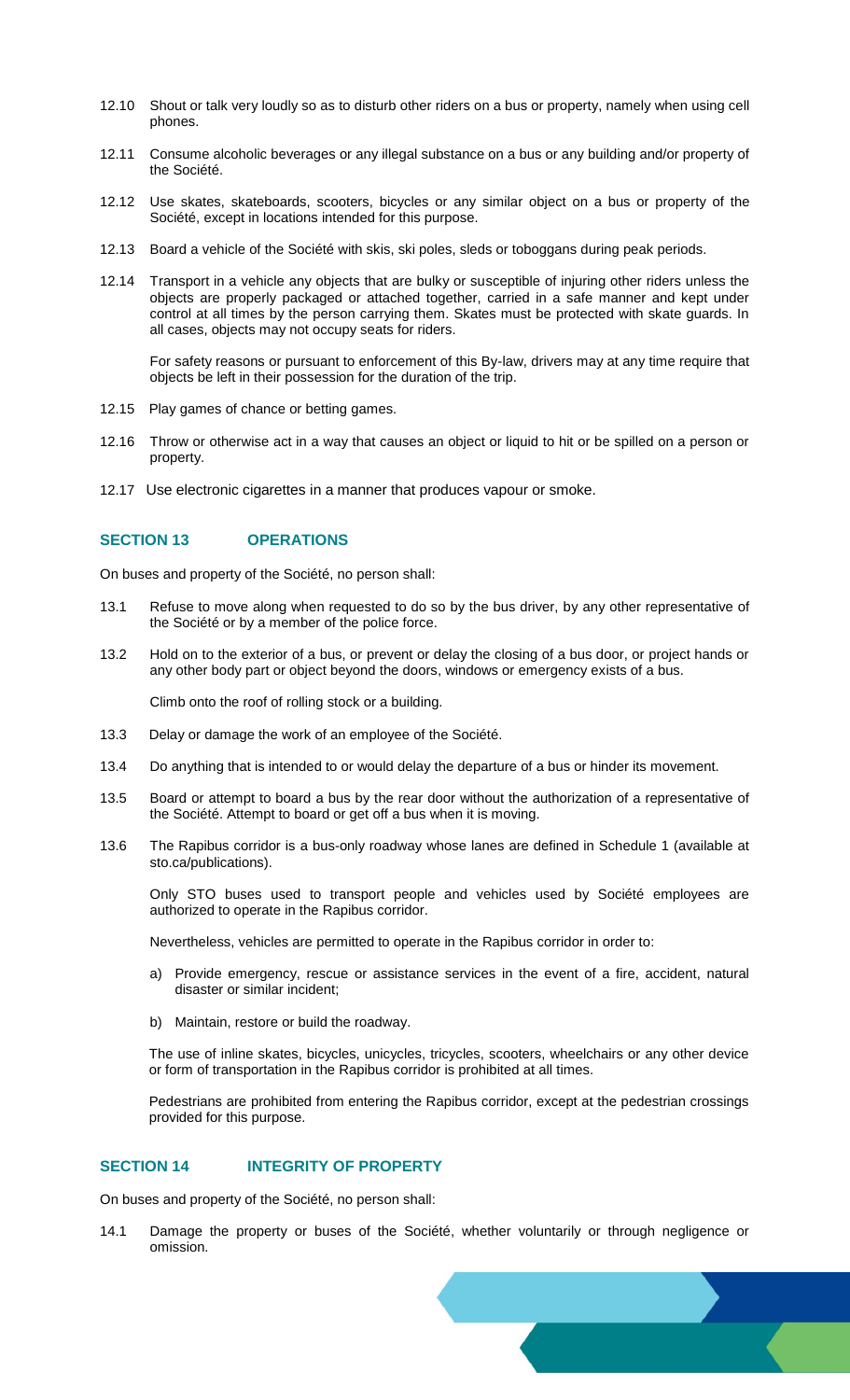- 14.2 Damage or affix any inscription, sign, drawing or other picture to goods or property of the Société, namely to any information or advertising boards placed in or on property of the Société or on any surfaces of a Société bus.
- 14.3 Soil a bus of the Société, or any buildings and/or property belonging to the Société. Leaving or abandoning any food, paper or other refuse of any kind, other than in containers provided for such purpose, is specifically prohibited.
- 14.4 Unless authorized, enter or walk around any property, land or buildings reserved exclusively for employees of the Société.

Leave a car, truck, motorcycle, bicycle or any similar object, or any trailer that can be attached to such vehicles, on property of the Société for more than forty-eight (48) consecutive hours. Such objects are considered to be found items as defined in section 91 of the *Act Respecting Public Transit Authorities* (R.S.Q., chapter S-30.01).

# **SECTION 15 WEAPONS AND HAZARDOUS MATERIALS**

On buses and property of the Société, no person shall be in possession of:

- a) Any offensive weapons, including edged weapons such as knives, swords, machetes, daggers or any similar objects;
- b) Any explosives or pyrotechnical materials, or any gas, liquid or hazardous or irritating materials, or any materials that emit an offensive odour or a container designed for their transport regardless of the contents of the container;
- c) Any object susceptible of causing injury to others or that could potentially contaminate others, such as syringes, unless they are kept in a closed container;
- d) Any firearms, except for police officers.

#### **SECTION 16 ANIMALS**

On buses and property of the Société, no person shall:

Be accompanied by any animal, except a guide dog, service dog or a small domestic animal. In the case of domestic animals, riders must carry the animals in a closed cage on their laps, and must ensure that the animals do not soil the premises or bother other riders.

# **SECTION 17 SOLICITATION**

On buses and property of the Société, no person shall:

- 17.1 Carry out any solicitation on rolling stock or property of the Société.
- 17.2 Exhibit, offer, distribute or carry out any representation by exhibiting, offering or distributing any books, newspapers, literature, pamphlets, folders or any other printed matter on rolling stock or property of the Société.
- 17.3 Offer for sale or rent any services or goods, or exhibit, distribute or show them, or perform any musical work or other show or performance on rolling stock or property of the Société.

# **SECTION 18 FOOD AND BEVERAGES**

On buses of the Société, no person shall:

Eat or drink, or have an open container with beverages or food.

# **SECTION 19 FARES AND FARE COLLECTION**

- 19.1 Riders shall pay the fare for their passage when boarding the bus, either by showing a valid pass or by paying, in legal tender, the exact fare required. Pennies and banknotes are not accepted.
- 19.2 Riders who pay the fare for their passage using a ticket or cash shall put the exact amount in the fare box themselves.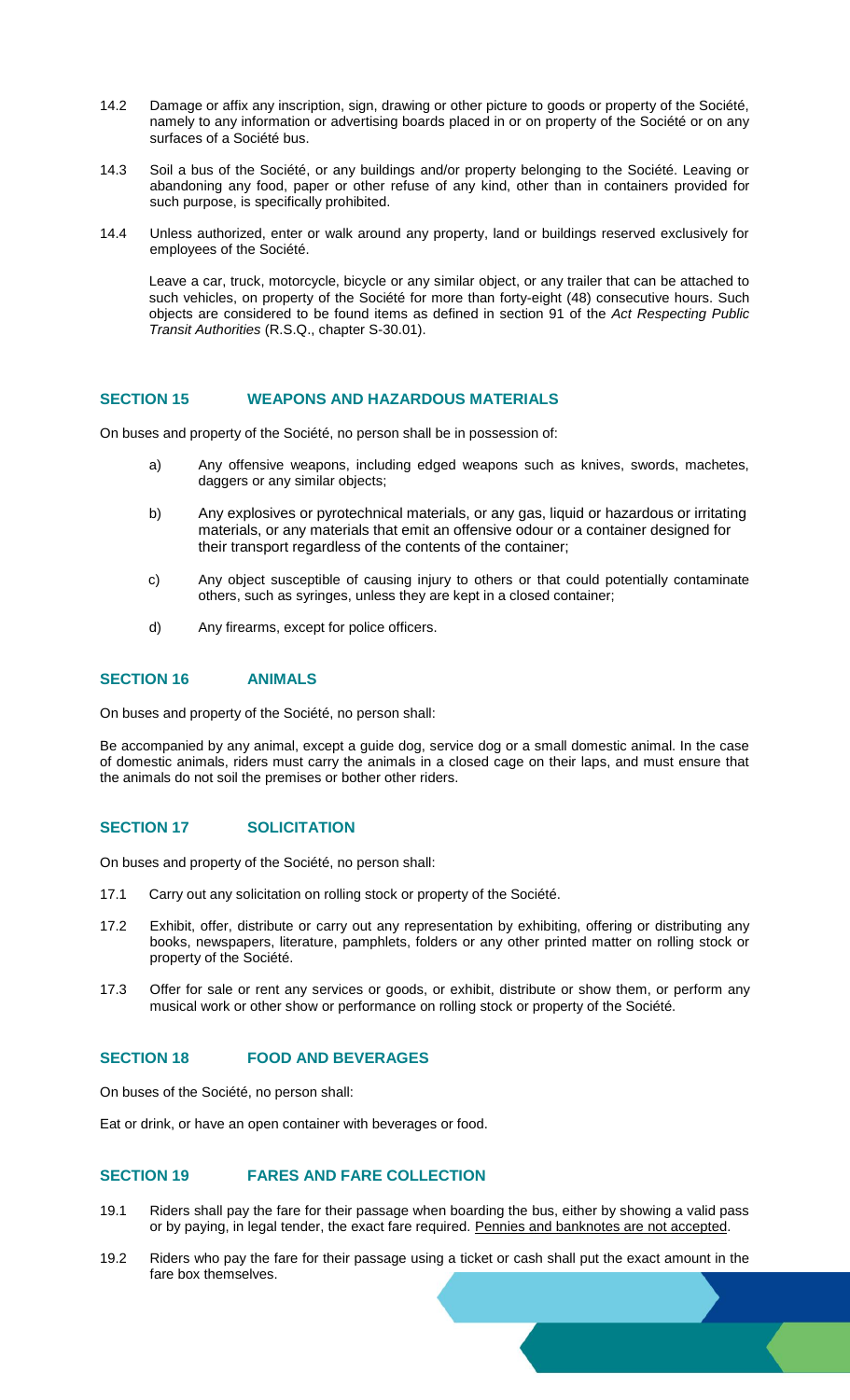- 19.3 Riders who require a transfer shall ask for it when paying the fare for their passage.
- 19.4 All riders shall pay the exact fare for their passage, either by putting sufficient payment in the fare box themselves, or by showing the driver, inspector or any other Société representative on board or near the bus, a transfer or other valid pass that has been issued or approved by the Société. Bus drivers do not refund any overpayment.
- 19.5 No person shall insert in a fare box, ticket vending machine or a changemaker anything except Canadian coins or banknotes, payment cards or cash cards.
- 19.6 All holders of passes shall comply with the conditions of use as set out by the Société and as printed thereon, or as contained in any other related contractual document.
- 19.7 To benefit from reduced fares or certain privileges authorized by the Société, students, seniors and any other categories of riders defined by the Société shall carry with them at all times a personalized smart card issued by the Société, or any other card recognized by the Société, and show it when required. The cardholder's face must be visible and recognizable when the card is presented. If a religious reason is given for having the face covered, the holder's eyes must be open and visible, along with the cheeks and nose.
- 19.8 At any time, a bus driver or inspector may require proof of residency in Ontario from a rider with an OC Transpo pass.
- 19.9 No person shall:
	- a) Obtain or attempt to obtain passage without paying the fare as set out in section 19.1;
	- b) Obtain or attempt to obtain a pass in an unlawful manner;
	- c) Falsify a pass;
	- d) Use or attempt to use an expired or falsified pass;
	- e) Take or have more than one transfer per rider.
- 19.10 No person shall sell, exchange or give away a personalized pass, or accept or use a transfer that has not been issued in exchange for payment of passage.
- 19.11 No person shall modify, alter, give away, sell or lend a personalized smart card that allows the holder to benefit from a reduced fare.

# **SECTION 20 COMPLAINTS AND COMMENTS**

Under no circumstances may riders argue with the driver or any other representative of the Société on board or near a bus. All complaints or comments from riders shall be directed to the Société.

# **SECTION 21 PENALTIES**

- 21.1 Any person who contravenes the provisions of this By-law, in addition to any other penalties stipulated, shall be denied access to board the rolling stock or enter the property of the Société, or shall be removed therefrom, and shall not be entitled to any reimbursement.
- 21.2 The bus driver, representative of the Société or any other person duly authorized by the Société may deny access to the rolling stock or any other property of the Société to any person contravening this By-law or refusing to pay the full fare. If the violation occurs on board rolling stock of the Société, the offender may be removed immediately from the bus or at the next stop. The bus driver, inspector or authorized person may call for the assistance of a police officer at any time in order to remove the offender from the bus.
- 21.3 Any person who contravenes any one of the provisions of this By-law commits a violation and is liable to a fine of at least one hundred dollars (\$100), but no more than five hundred dollars (\$500), exclusive of costs.

Any person who contravenes the same provision of the By-law again within 12 months of the first violation shall be liable to a penalty of at least two hundred dollars (\$200), but no more than one thousand dollars (\$1000), exclusive of costs.